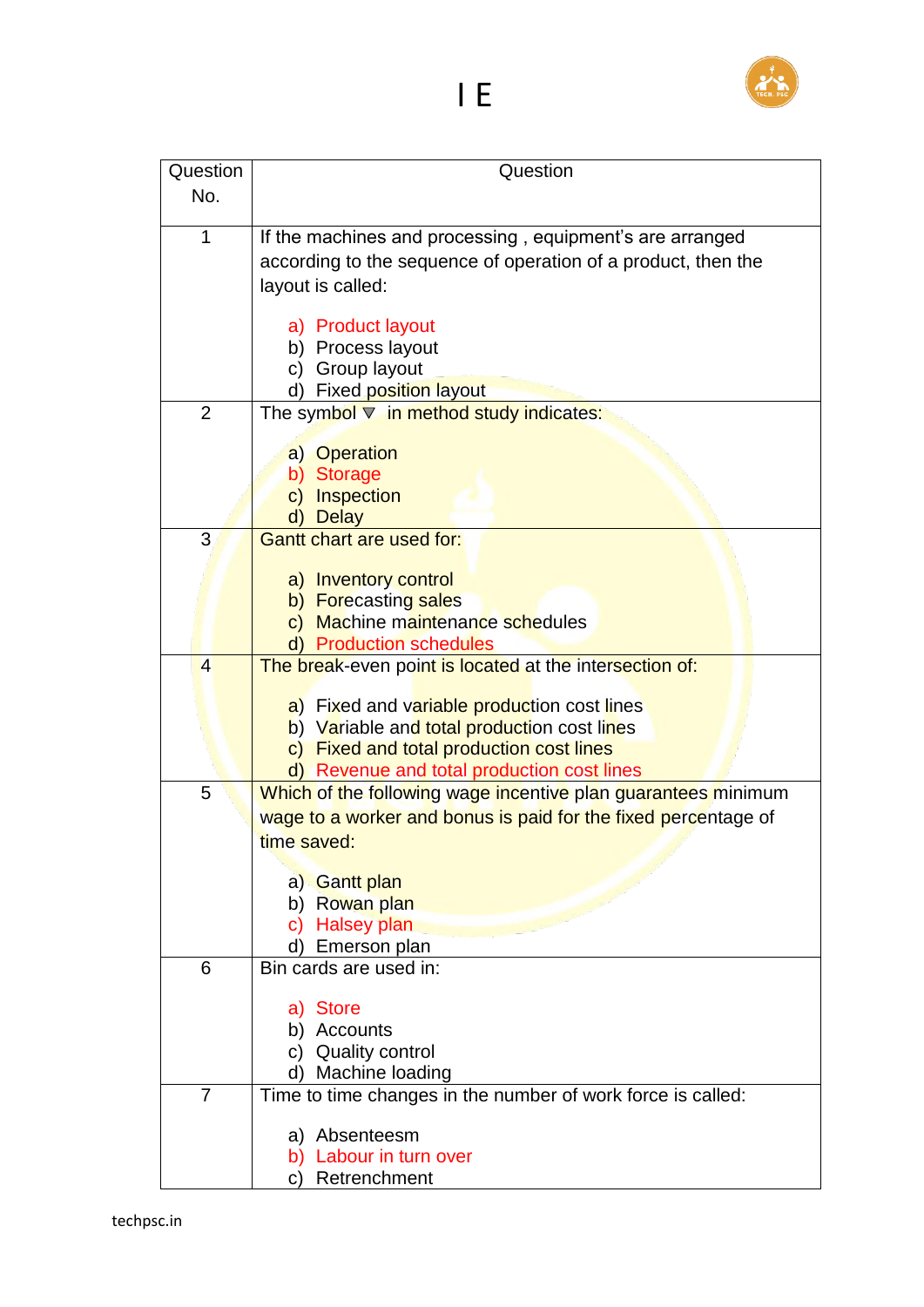

|    | d) Procurement                                                              |  |  |  |
|----|-----------------------------------------------------------------------------|--|--|--|
| 8  | The number of critical paths in a network can be:                           |  |  |  |
|    | a) Two only                                                                 |  |  |  |
|    | b) Only One                                                                 |  |  |  |
|    | More than one<br>C)                                                         |  |  |  |
|    | Infinity                                                                    |  |  |  |
| 9  | If $t_0$ , $t_m$ and $t_p$ are optimistic, most likely and pessimistic time |  |  |  |
|    | respectively, the expected time:                                            |  |  |  |
|    |                                                                             |  |  |  |
|    | a) $\frac{t_0 + 4t_m + t_p}{6}$                                             |  |  |  |
|    |                                                                             |  |  |  |
|    |                                                                             |  |  |  |
|    |                                                                             |  |  |  |
|    | $\frac{b}{b} \frac{4t_0 + t_m + t_p}{6}$                                    |  |  |  |
|    |                                                                             |  |  |  |
|    | c) $\frac{t_0 + t_m + 4t_p}{6}$                                             |  |  |  |
|    |                                                                             |  |  |  |
|    |                                                                             |  |  |  |
|    |                                                                             |  |  |  |
|    |                                                                             |  |  |  |
|    | d) $\frac{t_0 + 4t_m + t_p}{3}$                                             |  |  |  |
|    |                                                                             |  |  |  |
|    |                                                                             |  |  |  |
| 10 | The control charts used for attributes are:                                 |  |  |  |
|    |                                                                             |  |  |  |
|    | a) X & C charts                                                             |  |  |  |
|    | b) $X & R$ charts                                                           |  |  |  |
|    | c) P & C charts                                                             |  |  |  |
|    | d) R & C charts                                                             |  |  |  |
| 11 | The series dealing with standards regarding conformance in final            |  |  |  |
|    | test and inspections are:                                                   |  |  |  |
|    | a) ISO 9003 b) ISO 9001 c) ISO 9002<br>d) ISO 9004                          |  |  |  |
| 12 | Concept of quality circle is the brain child of:                            |  |  |  |
|    |                                                                             |  |  |  |
|    | a) Deming<br>c) Juran<br>b) Ishikawa<br>d)shingo                            |  |  |  |
| 13 | Therbligs are statements of:                                                |  |  |  |
|    |                                                                             |  |  |  |
|    | a) hand and eye movements of an operator while doing a job                  |  |  |  |
|    | b) movement of tools                                                        |  |  |  |
|    | c) movement of job                                                          |  |  |  |
|    | d) movement of an operator on shop floor                                    |  |  |  |
| 14 | The process of selecting sample in such a way that every item in a          |  |  |  |
|    | lot has an equal chance being selected.                                     |  |  |  |
|    |                                                                             |  |  |  |
|    | a) Single sampling                                                          |  |  |  |